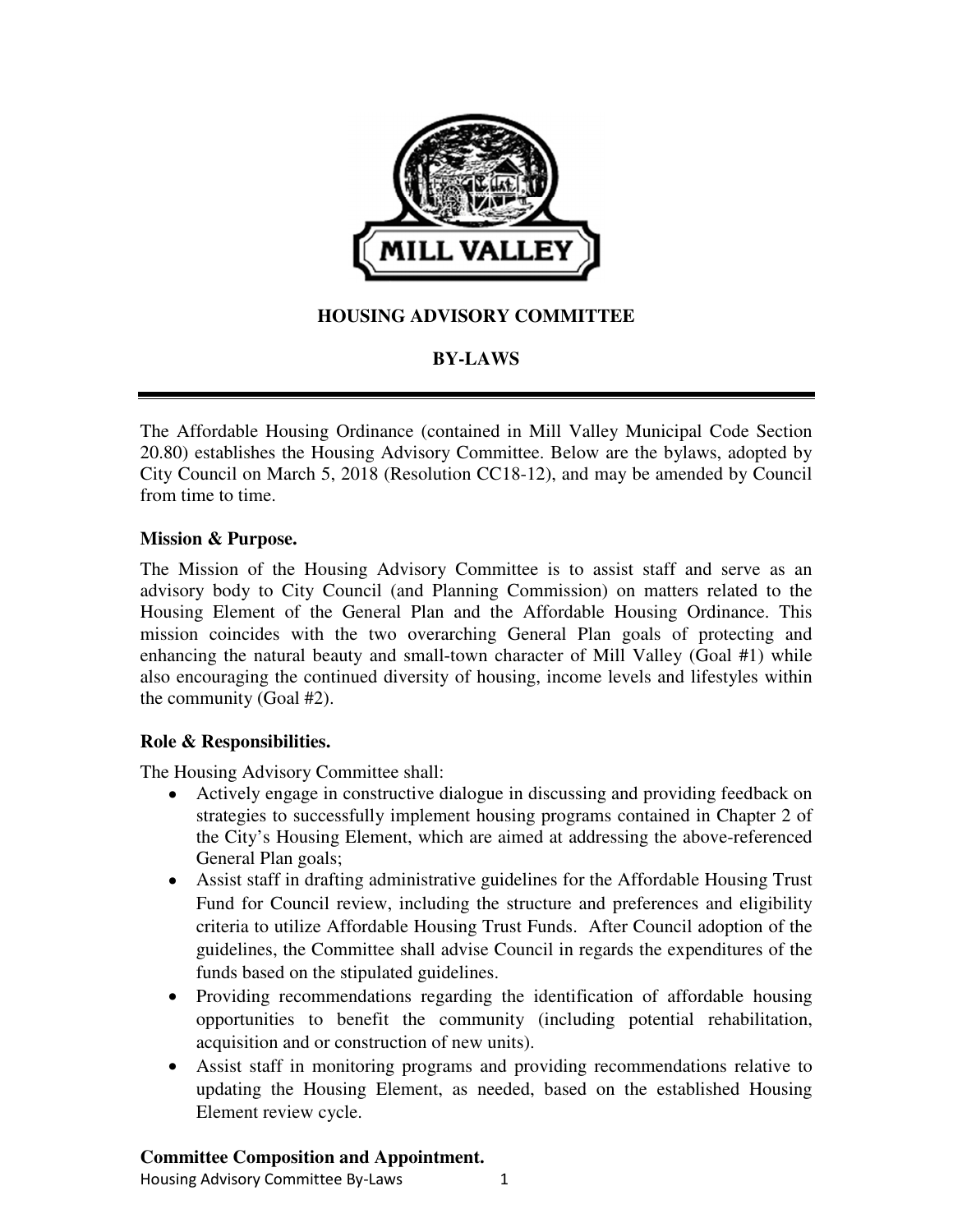The Housing Advisory Committee shall be comprised of five (5) individuals, including the following: two Planning Commission liaisons; two City Council liaisons and one member at-large. The at-large member shall possess demonstrated experience and practice in urban planning, housing development, affordable housing policy development and/or implementation of related areas of professional work.

Members of the Committee shall be appointed by the City Council, and shall reside or work within the City of Mill Valley. The at-large committee member shall serve a term of two (2) years, with Planning Commission and City Council liaisons terms established based on terms of Commission and Council office.

At the first meeting of each calendar year, the Advisory Committee shall designate a Committee Chair and Vice Chair.

# **Schedule and Location of Meetings.**

Advisory Committee meetings shall be held on a quarterly basis, or as needed. Meetings will be held at Mill Valley City Hall (26 Corte Madera Avenue, Mill Valley, CA), or other public building located in Mill Valley as identified on the agenda. Meetings will be publically noticed meetings (72-hours in advance), with agendas e-mailed out to those individuals on the Planning Commission e-mail notification list. Cancellation of meetings shall be posted in the same manner as regularly noticed meetings.

## **Quorum and Vote Requirements.**

Any action of the Committee shall require the affirmative vote from a majority of Committee, which constitutes a quorum.

# **Ralph M. Brown Act Regulations and Meeting Conduct.**

The Brown Act (Government Code Section 54950 et seq.) requires legislative bodies to follow certain rules in conducting their meetings, and shall be reviewed with Committee members upon initial commencement of the Committee and with the appointment of any new members. A complete copy of the Brown Act can be accessed on the California Attorney General's website (www.caag.state.ca.us) or can be obtained at the City Clerk's office at Mill Valley City Hall.

Roberts Rules of Order or Rosenberg's Rules of Order (Exhibit A) shall serve as a highly effective example of the parliamentary proceedings the Chair may wish to emulate during Committee Meetings.

Committee members are asked to be on time for meetings. Should a committee member not be able to attend a meeting, it is their responsibility to contact the staff liaison in a timely manner.